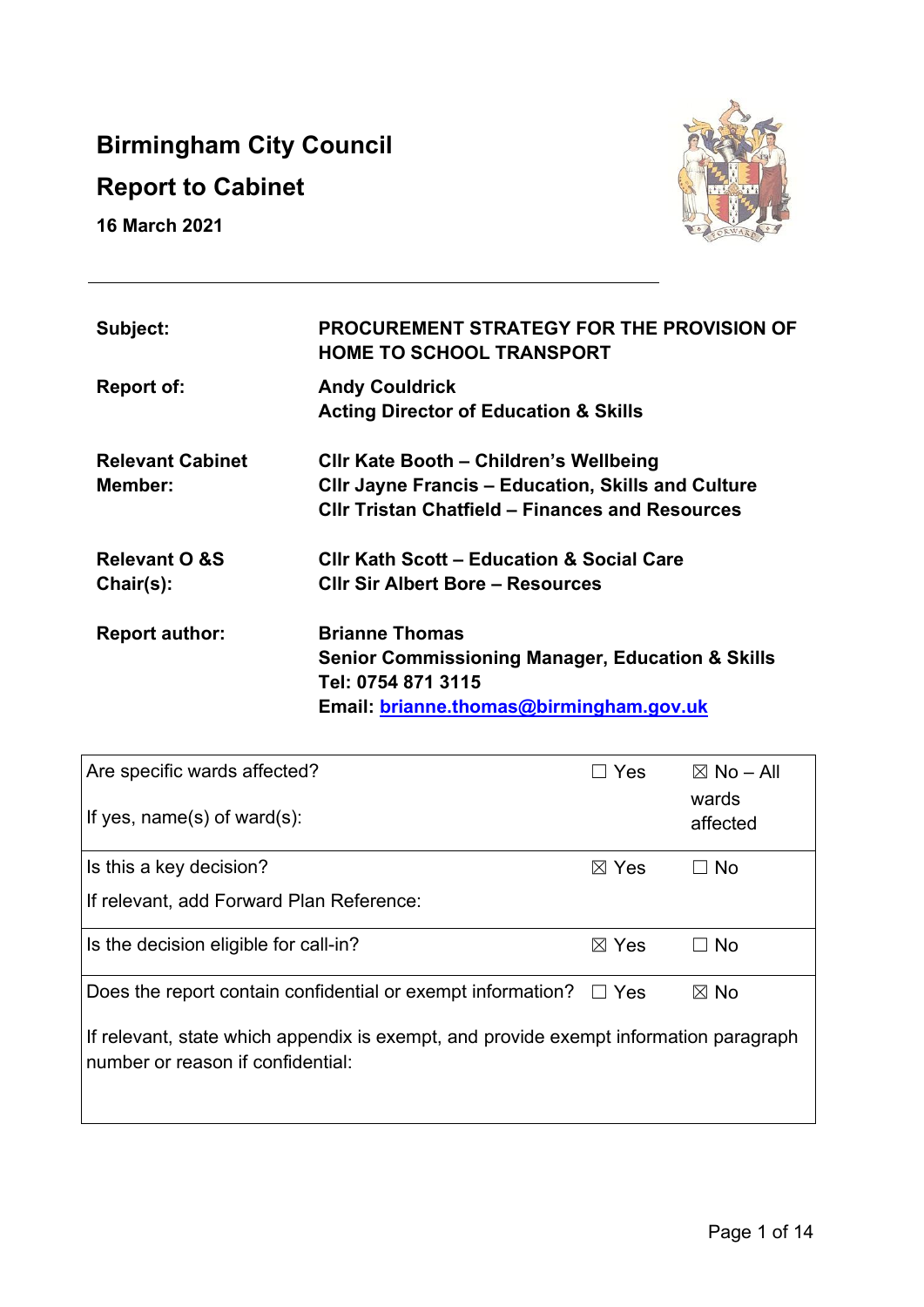## **1 Executive Summary**

1.1 The purpose of this report is to obtain approval for the procurement strategy, which seeks delegated authority to transfer the services currently delivered by National Express Accessible Transport (NEAT) on to the Home to School Transport Dynamic Purchasing System (DPS). Given the challenging context relating to Home to School Transport during this period, the report also sets out the contingencies measures which will be put in place and only used if required.

## **2 Recommendations**

That Cabinet:

- 2.1 Approves the contents of this report to implement the procurement strategy for the transfer of home to school transport services from the incumbent supplier onto the DPS.
- 2.2 Delegates authority to the Assistant Director of Commissioning (or their delegate) and the Assistant Director of Commercial & Development (or their delegate) in conjunction with the Cabinet Member for Children's Wellbeing to:
	- 2.2.1 award the contracts following the completion of further competition exercises to be authorised in accordance with the Procurement Governance Arrangements;
	- 2.2.2 approve, if necessary, the modification of existing arrangements on a school by school basis with an incumbent supplier where the criteria is met as detailed in 7.5.1 and there is a risk of not achieving a timely transition from the incumbent supplier to a new supplier; and
	- 2.2.3 extend the contract term for all current contracts subject to satisfactory performance for a further two years in accordance with the terms of the DPS contract.
- 2.3 Authorises the City Solicitor (or their delegate) to execute and complete all necessary legal documents to give effect to the above.

## **3 Background**

## 3.1 Background and Service Requirements

- 3.1.1 ATG was a major supplier of statutory Home to School Transport services to the Council, Transport for West Midlands (TfWM) and other neighbouring local authorities. ATG provided service provision to the Council for approximately 2,100 children per day under the T023 framework.
- 3.1.2 On 15 March 2019, the Council was informed that ATGCSL became insolvent and as a result the ATG Group collapsed. The Council on 1 August 2019 entered single contract negotiations with NEAT, the purchasers of ATG for a period of up to two years for the total value of £13.2M.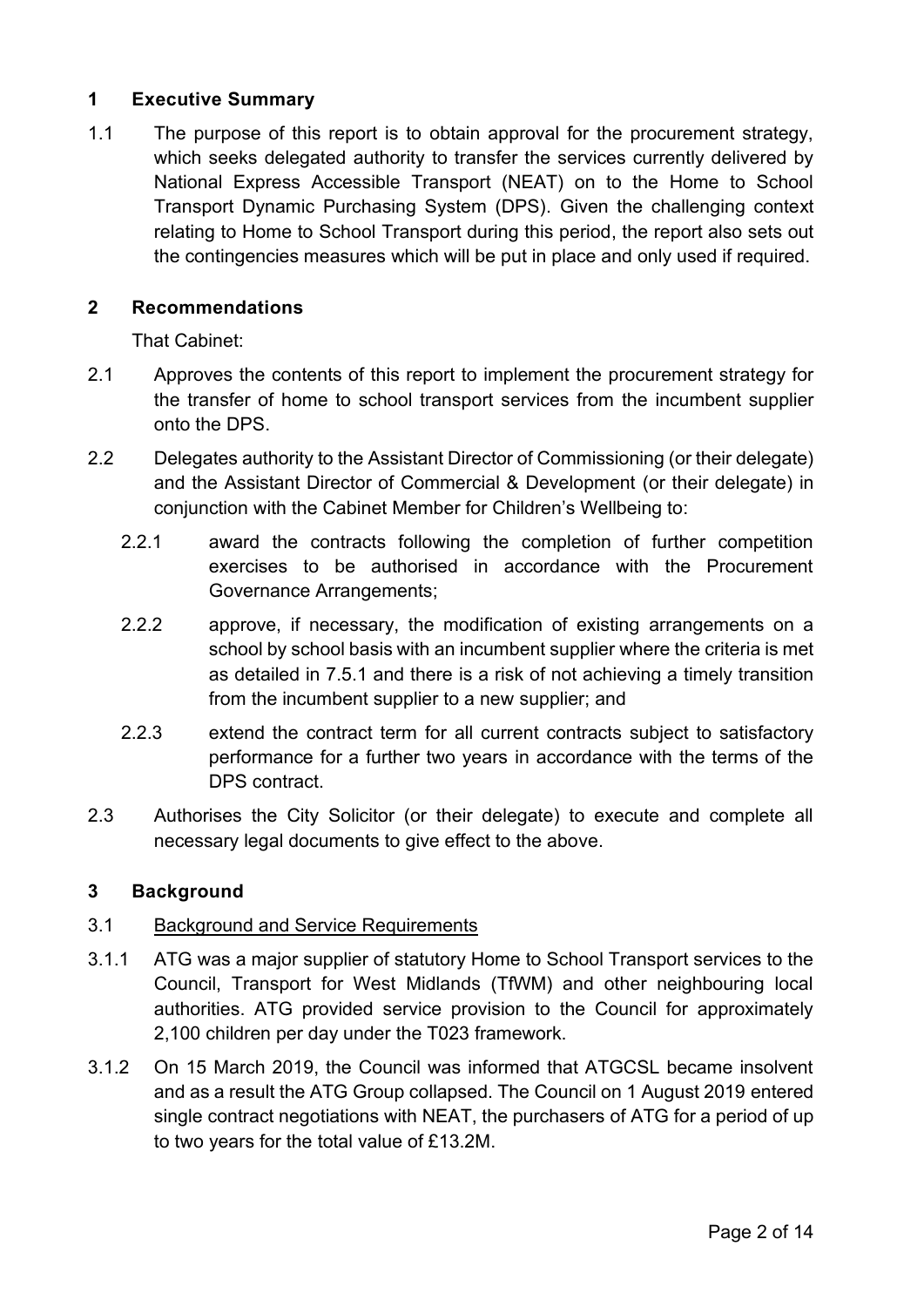- 3.1.3 Cabinet approved the report on 15 July 2019 to direct award to the purchaser West Midlands Accessible Transport Ltd trading as National Express Accessible Transport (NEAT), a newly created wholly owned subsidiary of National Express. This contract commenced on 1 August 2019 and will expire on 31 July 2021.
- 3.1.4 In August 2019, Cabinet approved the procurement strategy for all remaining home to school transport routes by the establishment of a DPS. Tenders were undertaken via mini competitions using the DPS agreement, which was established in November 2019 for a period of four years, through two plus two years contract award, which allows a review after the first two years whether to re-procure or extend provision. All subsequent tenders have continued to follow this procurement strategy.
- 3.1.5 Whilst the DPS operates for a period of four years, the current Individual Services Agreements expire on 31 July 2021. This was planned to provide the Council with the option to combine all requirements for a simultaneous procurement exercise and join the provision within the existing DPS to provide further synergies and efficiencies or simply extend within contract provision.
- 3.1.6 The impact of COVID-19 on our children and young people, their education, and the transport they are entitled to has been incredibly significant. There has been a high degree of uncertainty and multiple changes in the way that education and the transport to access schools needs to be provided and when it is required. As a result, the home to school service and commissioning's ability to plan effectively cannot be underestimated.
- 3.1.7 COVID-19 also has the potential to cause further challenges to the transport market given that changing guidance from Department for Education and / or the Department for Transport is released with little notice. The lack of resources within Strategic Commissioning to support project delivery across the Home to School Transport service is also a key issue, which is being addressed. The cumulative and in-combination impacts of these significant challenges has influenced the options recommended and has resulted in a challenging timescale to liaise with parents. carers, schools and fully operationalise all routes.
- 3.1.8 Although the DPS was the most appropriate option, an option appraisal was undertaken for completeness. The DPS is our chosen and established route to market for the provision of Home to School Transport. The alternative options listed in 4.1 of this report and the option appraisal (**Appendix 1**) considered how each option supports the delivery of a range of outcomes in the current context.
- 3.1.9 There are a number of significant operational challenges which must be factored into a reprocurement of this type. In a typical academic year, this involves ensuring families are reassured in relation to potential changes to vehicles and transport staff. Time needs to be available to liaise with schools, check compliance of new operators on vehicles and staff, carry out risk assessments and revise any arrangements where issues arise during the mobility phase.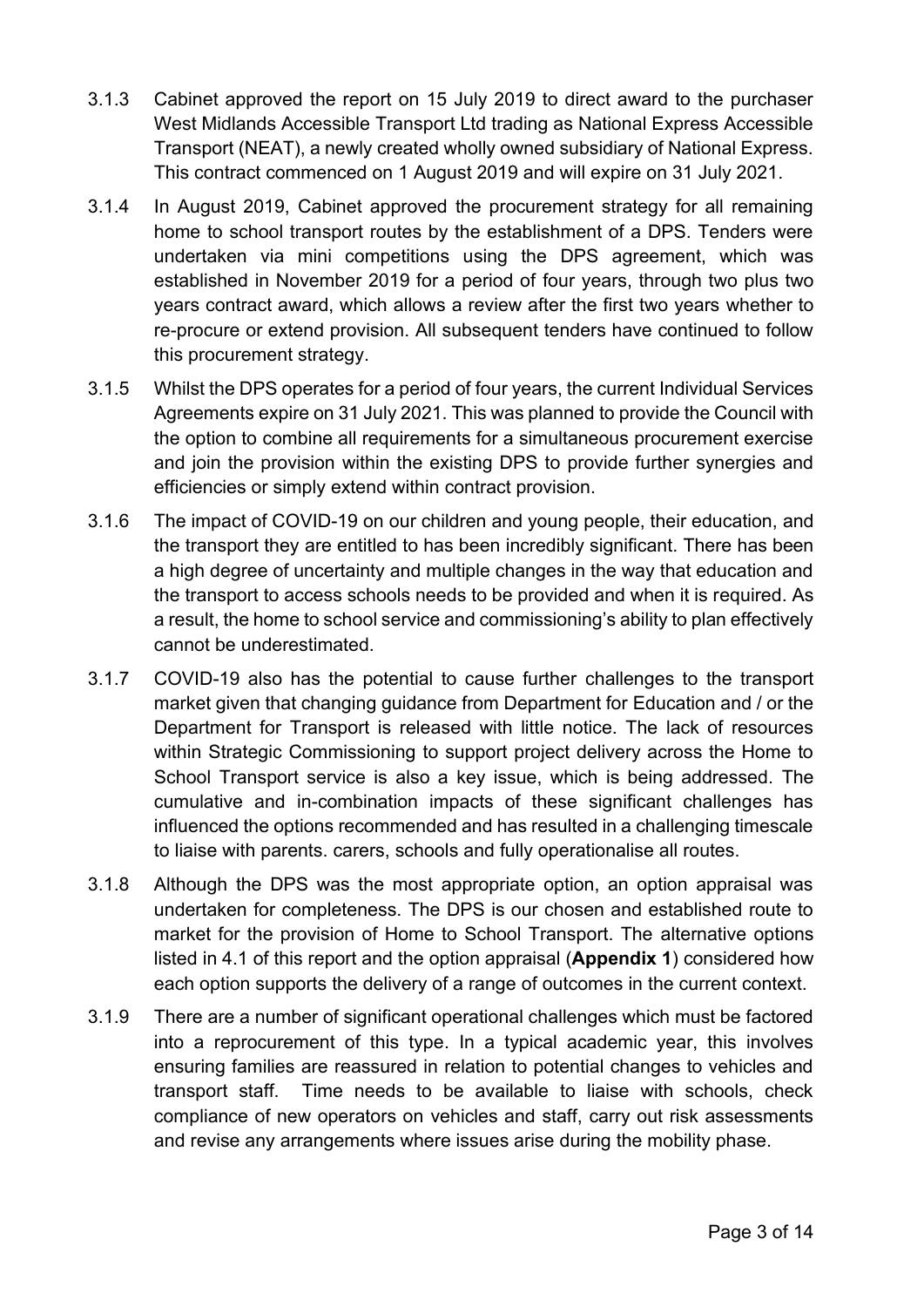- 3.1.10 A report to Cabinet on 15 December 2020 on Home to School, outlined significant failures within the Home to School transport service and acknowledged that improvements needed to be made. The approach outline in this report is one of many robust measures that is being put in place to minimise as much as reasonably possible, any further disruption to service users
- 3.1.11 The pandemic has meant extra considerations operationally around additional routes being required and consideration of pupil bubble arrangements. Additional staff have been required as contingency for extra routes and increased staff absence (in the 2020/21 academic year, an additional c.200 routes had to be established at short notice).
- 3.1.12 As the pandemic continues, the Council must consider the likelihood of revised government guidance, potentially at short notice which may impact the service. Last academic year, pertinent DfE guidance was released on 11 August 2020 for the new academic year which started in three weeks' time.
- 3.1.13 This report requests a decision to be taken in advance, which will allow officers to sufficiently plan mitigations and take a proactive approach to managing any foreseeable risks.
- 3.2 Outcomes Expected
- 3.2.1 The Council is expecting a consolidation of all home to school provision onto one framework where we can expect consistent and quality services for our children and young people.
- 3.3 Market Analysis
- 3.3.1 The market for home to school is well established across the country and the introduction of the DPS helped Birmingham develop the market further. Engagement in the past has shown that there are small and medium enterprises based in Birmingham that are keen to bid for this work. In addition, there is also a particular interest from larger organisations who are not currently established in Birmingham.
- 3.4 Strategic Procurement Approach
- 3.4.1 The following high-level procurement options were considered:
	- **Do nothing:** This option was discounted as the Council has a duty under Section 508B of the Education Act 1996 to make suitable home to school travel arrangement for eligible children.
	- **Enter into single contractor negotiations to extend the contract by twelve months:** This option was discounted as there is no contractual or legal basis for an extension and the risk of challenge is considered unacceptable due to the length of time proposed.
	- **Use a collaborative framework:** There are several collaborative frameworks in place, however, the Council has its own DPS framework in place which is in use for the other 60% of the routes.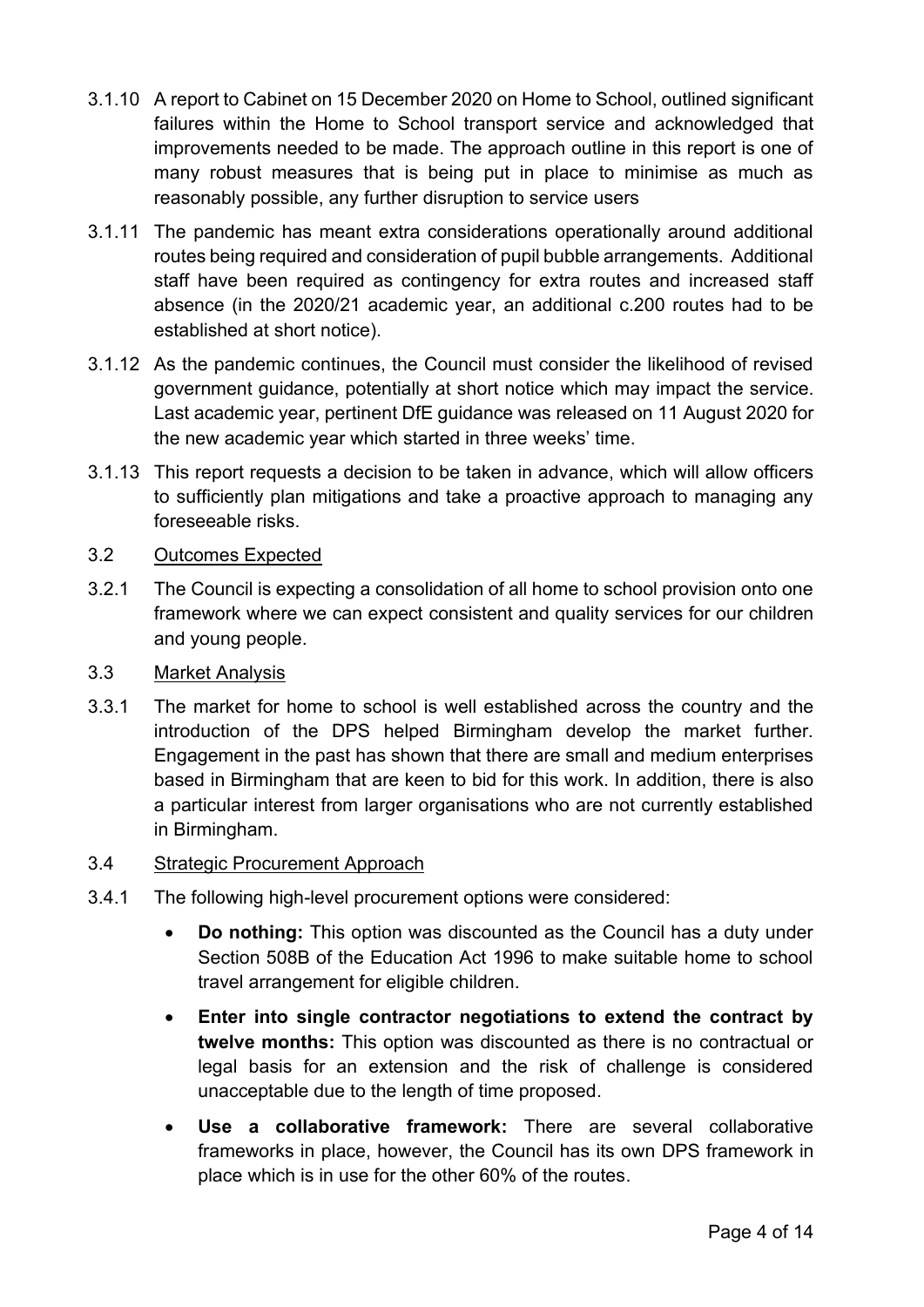- **Undertake a procurement exercise:** This option would result in a closed or static agreement. The Council already has an established flexible route to market where the same outcomes could be achieved.
- **Bring the service in-house:** This was discounted due to the volume of work and the time it would undertake to carry out a full cost benefit analysis. However, the Council is currently undertaking a strategic review of transport and this option might be viable in the future.
- **Establish a Joint Venture with TfWM:** This option was discounted due to insufficient time and resources available. This option can improve efficiency and service quality by partnering with an organisation who have expertise in transport and allows the suppliers to optimise the fleet required to deliver Council services. However, after initial scoping, it was determined that it would take at least two years to suitably plan the first steps of creating a regional home to school transport service for the West Midlands. A recent soft market test exercise saw 18 organisations submit an expression of interest.
- **Transfer NEAT routes onto the DPS and retender entire service (approx. 600):** This option was discounted due to the unnecessary service disruption it could cause service users and direct stakeholders, some of which have considerable and complex needs. In addition, there is provision to extend all current DPS contracts until 2023, through the two years plus two years contracts awarded in 2019. However, it would have allowed for further value for money, efficiency, and improved quality of provision.

#### 3.5 Procurement Approach

The route to market will be through the existing DPS for the Provision of Home to School Transport (P0504). The individual contracts for this provision will be tendered following the DPS, following the rules of the restricted procedure.

The DPS will operate as an 'open system' in that new suppliers can join at any time during its duration.

## 3.5.1 Sourcing Strategy:

The DPS currently has a total of 33 suppliers registered which includes the incumbent supplier. The council will ensure that both existing DPS suppliers and potential new suppliers are made aware of the opportunity to tender for the routes being re-procured. There will therefore be market shaping and engagement activities leading up to the release of tender documents.

#### 3.5.2 Duration and Advertising Route:

The established DPS commenced on 4 November 2019 for an estimated value of £27M and will expire on 3 October 2023. Due to the estimated contract value the opportunity was advertised through [www.finditinbirmingham.com](http://www.finditinbirmingham.com/) and Contracts Finder in accordance with Procurement Governance Arrangements.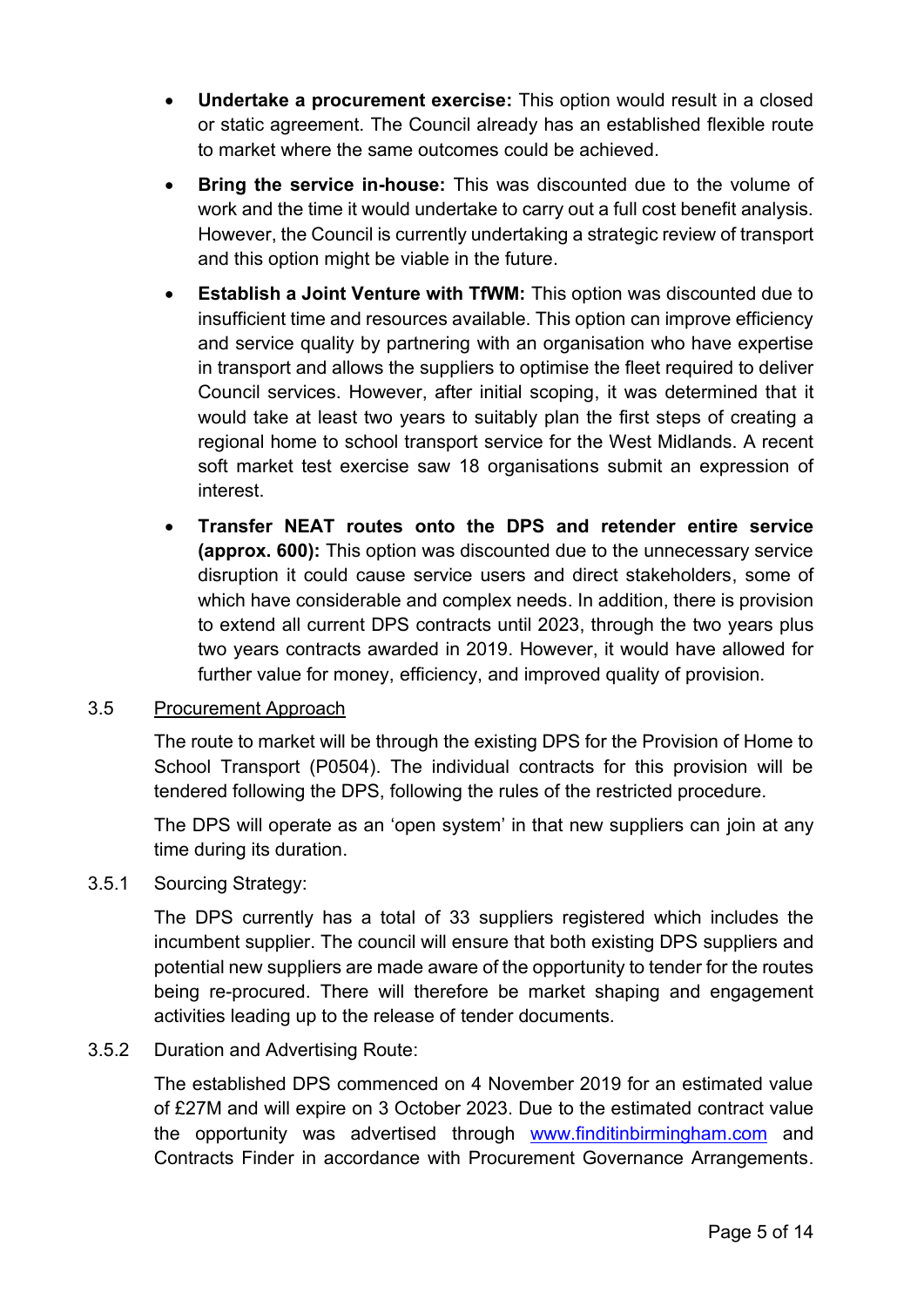These services will be procured through a further competitive exercise on a whole school basis in accordance with the original procurement strategy.

3.5.3 Scope and Specification:

The Provision of Home to School Transport involves the transportation of children and young people with SEND to school and respite and adults to various day centres across the city and neighbouring local authorities.

The service specification was created alongside two subject matter experts in home to school transport when the DPS was established in 2019. The DPS evaluation and selection criteria seeks to assess the ability of each organisation to satisfy the specification requirements, financial capacity, and risk management criteria for the level of contract value it is bidding for.

#### 3.6 Evaluation and Selection Criteria

3.6.1 Tender Structure:

The structure of the DPS is as follows:

- Stage One Standard Selection Questionnaire (SQ) and Selection questions for entry onto the 'DPS Approved Supplier list'
- Stage Two Further Competition under the DPS

#### **Stage One - SQ**

The SQ will require tenderers to complete an SQ questionnaire which requires the following to be fully answered. The documents will be available electronically for new entrant suppliers to access for the duration of the DPS. Suppliers whose submissions have been rejected at any stage will also have the opportunity to modify their return if their circumstances have changed.

The evaluation of tenders for each lot for the DPS will be assessed as detailed below:

## **Assessment A (Pass/Fail) Stage 1 – Company Information**

| <b>Company Information and Bidding Model</b> | Pass/Fail |
|----------------------------------------------|-----------|
| <b>Grounds for Mandatory Exclusion</b>       | Pass/Fail |
| <b>Grounds for Discretionary Exclusion</b>   | Pass/Fail |
| <b>Economic and Financial Standing</b>       | Pass/Fail |
| Safeguarding                                 | Pass/Fail |
| Modern Slavery Act 2015                      | Pass/Fail |
| <b>Health and Safety</b>                     | Pass/Fail |
| <b>Compliance with Equalities</b>            | Pass/Fail |
| <b>Environmental Sustainability</b>          | Pass/Fail |
| <b>Quality Management</b>                    | Pass/Fail |
| Recruitment, selection and retention         | Pass/Fail |
| <b>Insurance Requirements</b>                | Pass/Fail |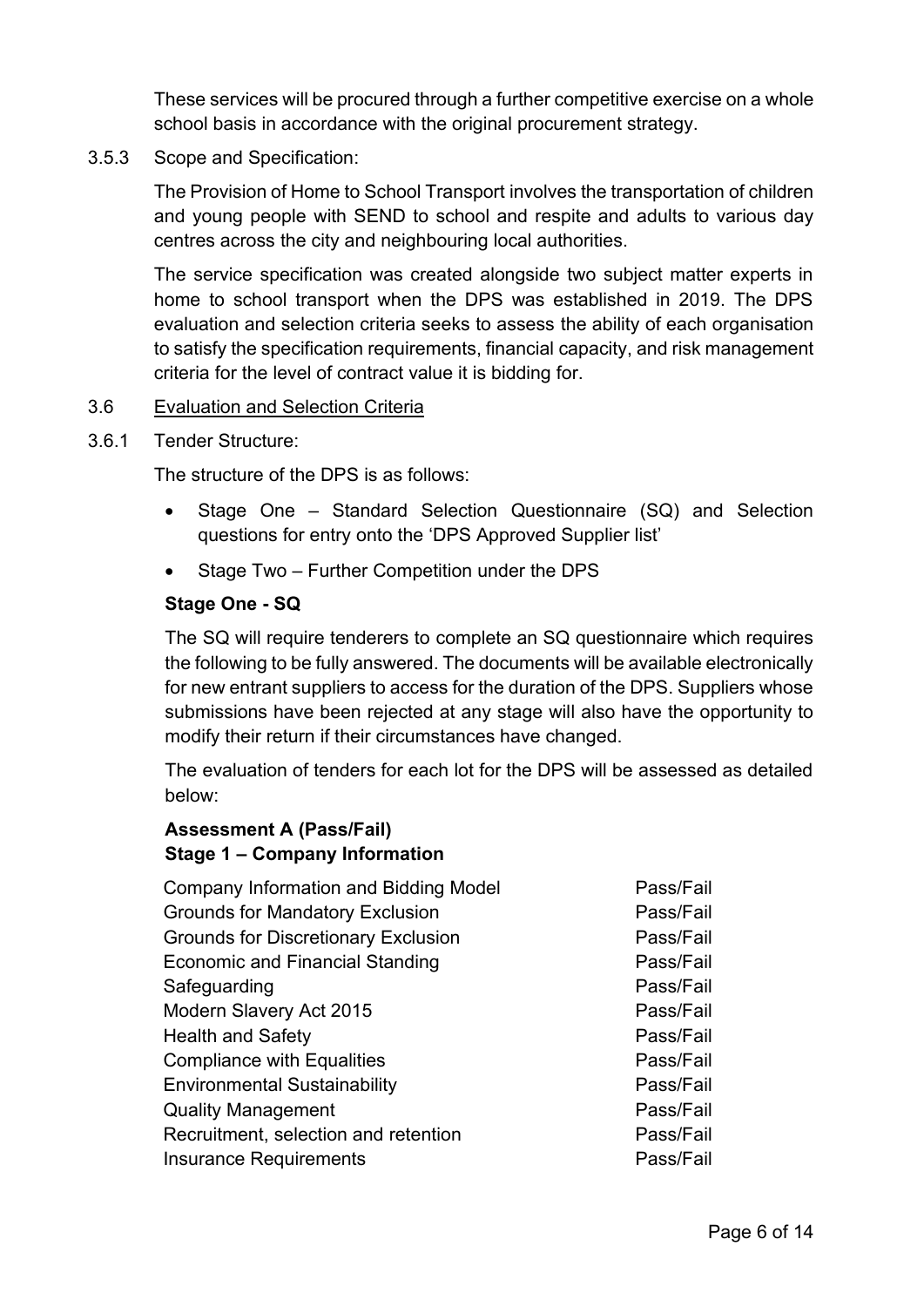Those organisations that pass all sections of Stage 1 will proceed to the next stage.

## **Stage 2 – Further Competition**

Once suitably qualified suppliers have been appointed to the DPS, mini competitions will be carried out for each route to determine the price and best value for the Council.

The mini competitions will include quality questions that will relate to the specific route and the requirements of the child. Tenderers will be expected to submit their proposals on how they intend to deliver the Quality including an element of social value in relation to the specific route requirements. Responses will be scored against a pre-determined evaluation model and evaluated in accordance with their submission.

## **Quality Questions: (60% Weighting)**

| <b>Criteria</b>                      | Overall<br>Weighting | Sub-<br>Weighting |
|--------------------------------------|----------------------|-------------------|
| <b>Service Provision</b>             |                      | 40%               |
| <b>Business &amp; Sustainability</b> |                      |                   |
| <b>Current Fleet</b>                 | 100%                 | 30%               |
| <b>Overall Quality</b>               |                      | 100%              |

Tenderers who score less than 60% of the quality threshold i.e., a score of 300 out of a maximum quality score of 500 will not proceed onto the next stage of the evaluation.

## **Price (40% Weighting)**

Tenderers will be expected to price against a pre-determined specification for each route.

## **Overall Evaluation**

The evaluation process will result in comparative quality and pricing scores for each tenderer. The maximum quality score will be awarded to the bid that demonstrates the highest quality. Other tenderers will be scored in proportion to the maximum scores in order to ensure highest quality.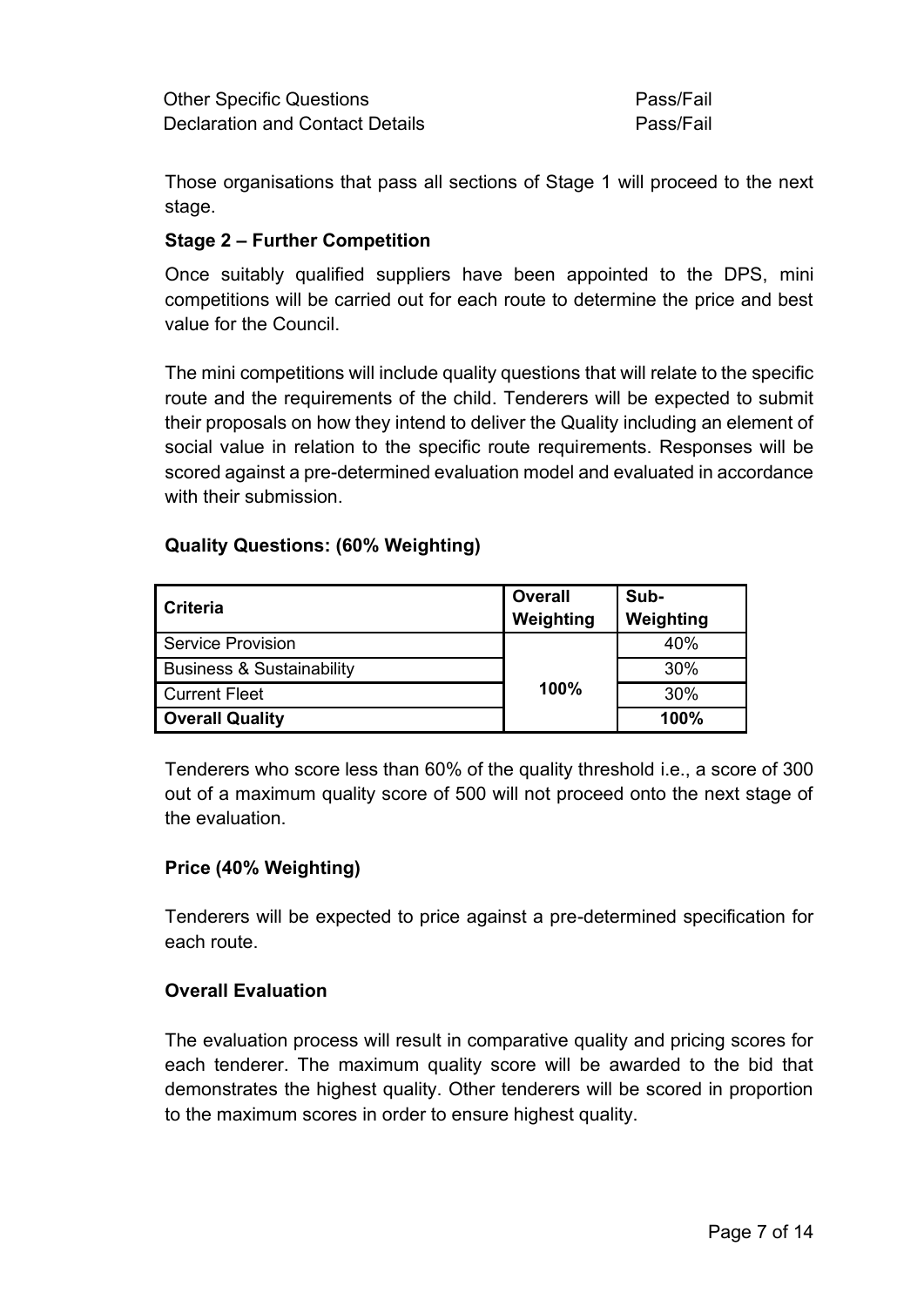#### 3.6.2 Evaluation Team

The evaluation of the tenders will be undertaken by representatives from the service (which may include an external subject matter expert), the Education and Skills Commissioning Team and supported by Corporate Procurement **Services** 

#### 3.7 Indicative Implementation Plan

The indicative implementation plan timescale is:

| <b>Mini Competition Issued</b>                                    | 29th March 2021                            |
|-------------------------------------------------------------------|--------------------------------------------|
| <b>Clarification Questions Deadline</b>                           | 9 <sup>th</sup> April 2021                 |
| <b>ITT Deadline Submission</b>                                    | 16th April 2021                            |
| Evaluation Period & Interviews (if required)                      | 19th - 24th April 2021                     |
| Internal Governance & Sign-off Award Report                       | $28^{th}$ April – 7 <sup>th</sup> May 2021 |
| Issue Award Letters & Commence 10 Day<br><b>Standstill Period</b> | $7th$ May - 17 <sup>th</sup> May 2021      |
| <b>Contract Award</b>                                             | 17th May 2021                              |
| <b>Mobilisation Period</b>                                        | 17th May 2021 - 31st August<br>2021        |
| <b>Contract Start</b>                                             | 1 <sup>st</sup> September 2021             |

#### 3.8 Service Delivery Management

3.8.1 Contract Management:

The agreement will be managed by the Service in conjunction with Education & Skills Commissioning Team.

#### 3.8.2 Performance Management:

To effectively and diligently manage the DPS, officers have implemented a 'Penalty Point' system. The Penalty Points will cover a range of areas from routes, to driver and vehicle, and will encourage the suppliers to liaise effectively with all stakeholders and promote on-going compliance with the terms of the Agreement. In addition, the Council will also perform:

- Route checks:
- School/Centre visits;
- Analysis of non-compliance issues and complaints;
- Sampling of invoices;
- Service-users satisfaction surveys; and
- Audit of Provider documentation.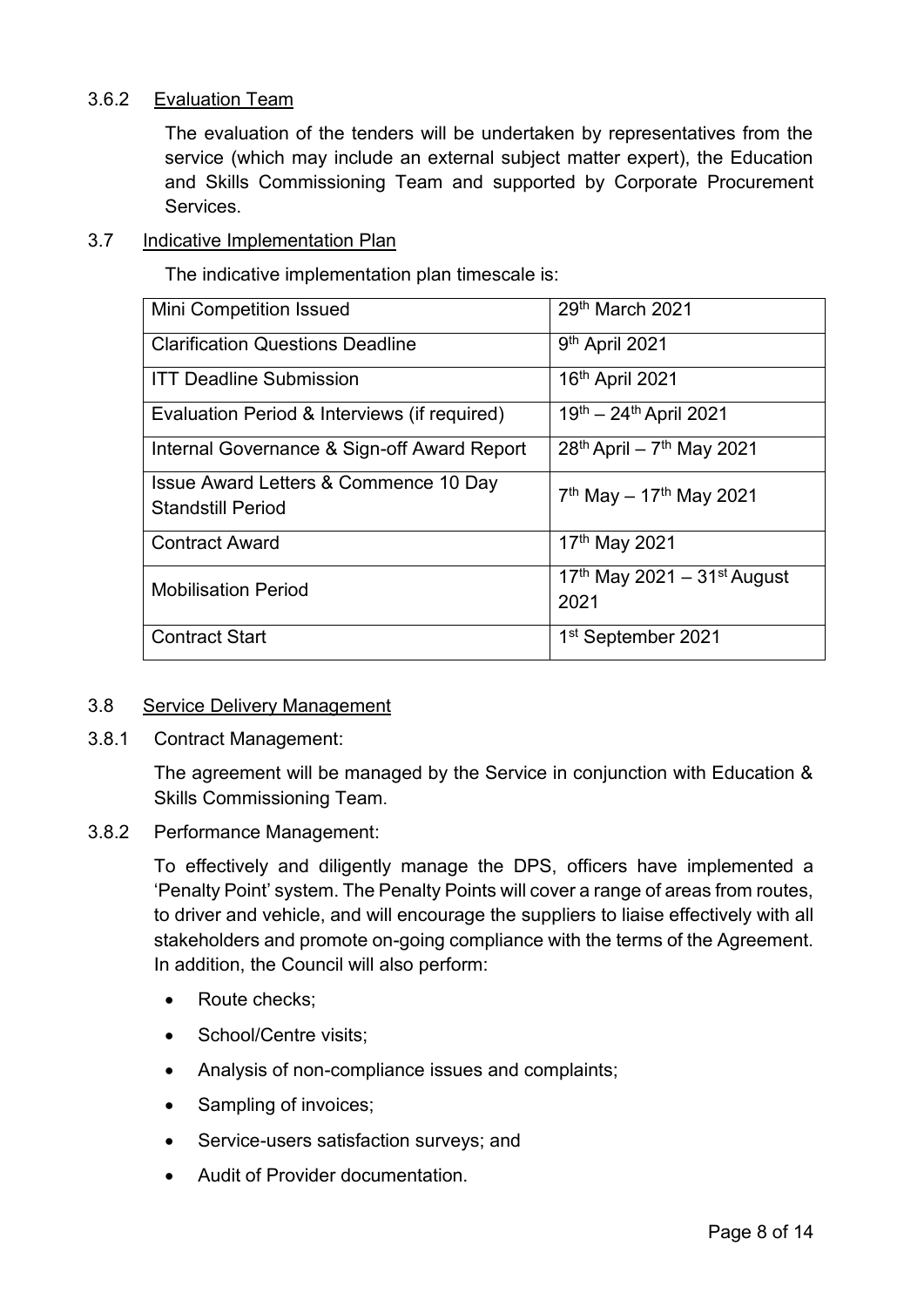Failure to deliver services the specified standard could result in financial penalties, temporary suspension of services or removal from the DPS. In addition to this, delivery against targets identified in suppliers' Birmingham Business Charter for Social Responsibility Action Plans will also be monitored.

## **4 Options Considered and Recommended Proposal**

#### *Options discounted*

4.1 High-level alternative procurement options are detailed in paragraph 3.4.1 of this report and an options appraisal is contained in **Appendix 1**.

#### *Recommended Proposal*

- 4.2 The recommended option is to transfer the NEAT routes onto the existing DPS and tender the NEAT routes along with a selection of high-risk routes that are currently delivered through the DPS (not via NEAT). This is the recommended option because it satisfies the Council's responsibility to seek best value and secures high quality service provision for its most vulnerable children and young people while causing minimal disruption.
- 4.3 However, in the event that the initial round of procurement or operational exigencies result in a risk to mobilising routes, safely and on time, by September 2021, officers are requesting that Cabinet notes that a risk-based approach is proposed that seeks to make alternative arrangements by either to:
	- modify existing arrangements with an existing supplier on the DPS; and/or
	- modify existing arrangements with NEAT for continuation of service delivery (through the existing contract and not the DPS) until it is practically possible to transfer over to a new supplier.

This will only occur where the conditions outlined in 7.5.1 (Procurement Implications) have been met. This recommended approach reduces the risk of service disruption to an absolute minimum and in normal circumstance such contingencies would rarely need to be considered.

- 4.4 An example of where this may occur is where there is an unforeseen issue at short notice, where it is not feasible to provide suitable transport through the planned route described in the recommended proposal, and a last resort only, officers would consider an option to proceed at pace with a short term option to ensure there is service continuation and minimal disruption (considering the needs of the service user).
- 4.5 This is a course of action which, may never need to be exercised but allows the Council to plan for that risk and the issues that would arise around school attendance and reputational risk should it be needed in a last resort situation.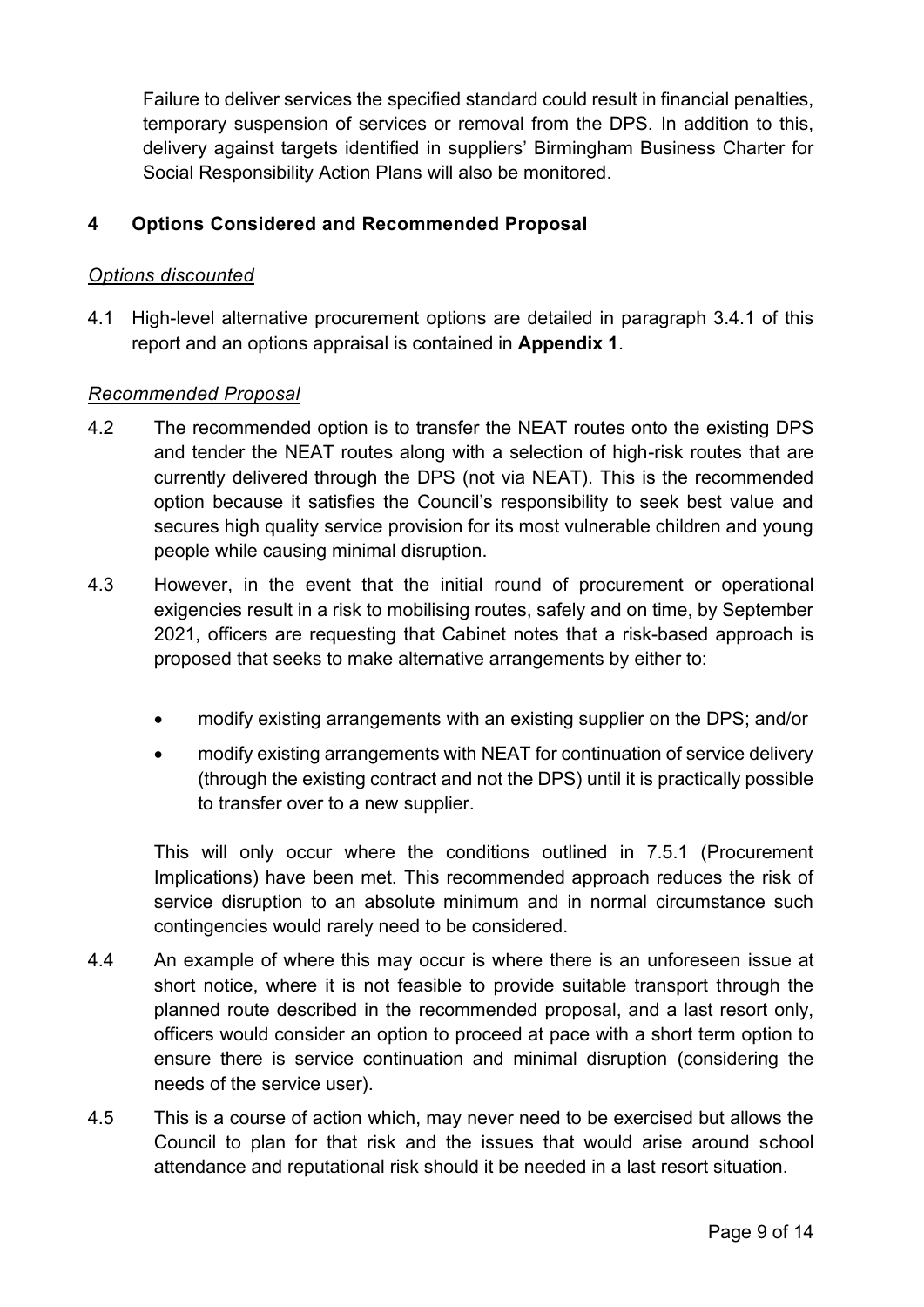## *Associated Risks*

- 4.6 **COVID-19:** The effects of COVID-19 and schools closures/bubble arrangements are still heavily impacting the service and commissioner's ability to appropriately plan. An assumption has been made that schools will be open in September 2021 and that there may still be some need for bubble arrangements.
- 4.7 **Insufficient bids to meet the needs of the Council:** The procurement will be frontloaded with all schools being tendered at once, this will allow suppliers to concurrently bid on schools, however there is the risk that schools may not receive any bids. This could be due to a number of reasons for example, while the suppliers have received propionate relief payments from the Council, the transport market has been hit hard by COVID-19 in other areas.
- 4.8 **The Transfer of Undertakings (Protection of Employment) Regulations (TUPE):** TUPE will apply to this procurement exercise, it is estimated that this will apply to over 250 supplier employees and as such the Council has requested employee liability information which will be provided during the procurement to mitigate any delays.
- 4.9 **Operational mobilisation:** The change of supplier is a major change, and this will need to be careful managed and communicated to service users and direct stakeholders within a short timescale.
- 4.10 **Capacity within the service and commissioning:** There are significant resourcing issues in all areas of Strategic Commissioning, however given political scrutiny and mobilisation timescales it is key that this project runs to plan. There are equally significant resource issues in Home to School that is proposed to be addressed through a future restructure and service re-design.
- 4.11 **Risk of challenge to modification:** as set out in section 7.5.1 of this report (Procurement Implications).

## **5 Consultation**

5.1 The Home to School Transport Programme Board, chaired by Chief Executive of Birmingham City Council have been consulted on the contents of this report and have approved the proposed course.

## **6 Risk Management**

6.1 The CPS approach is to follow the Council Risk Management Methodology and the Procurement Team is responsible for local risk management. CPS maintains a risk management register and documentation relevant for each contract. The risk register for the service has been jointly produced and will be owned by the Assistant Director of SEND, Inclusion & Wellbeing and Commissioning with arrangements being put in place to ensure operational risks are appropriately mitigated.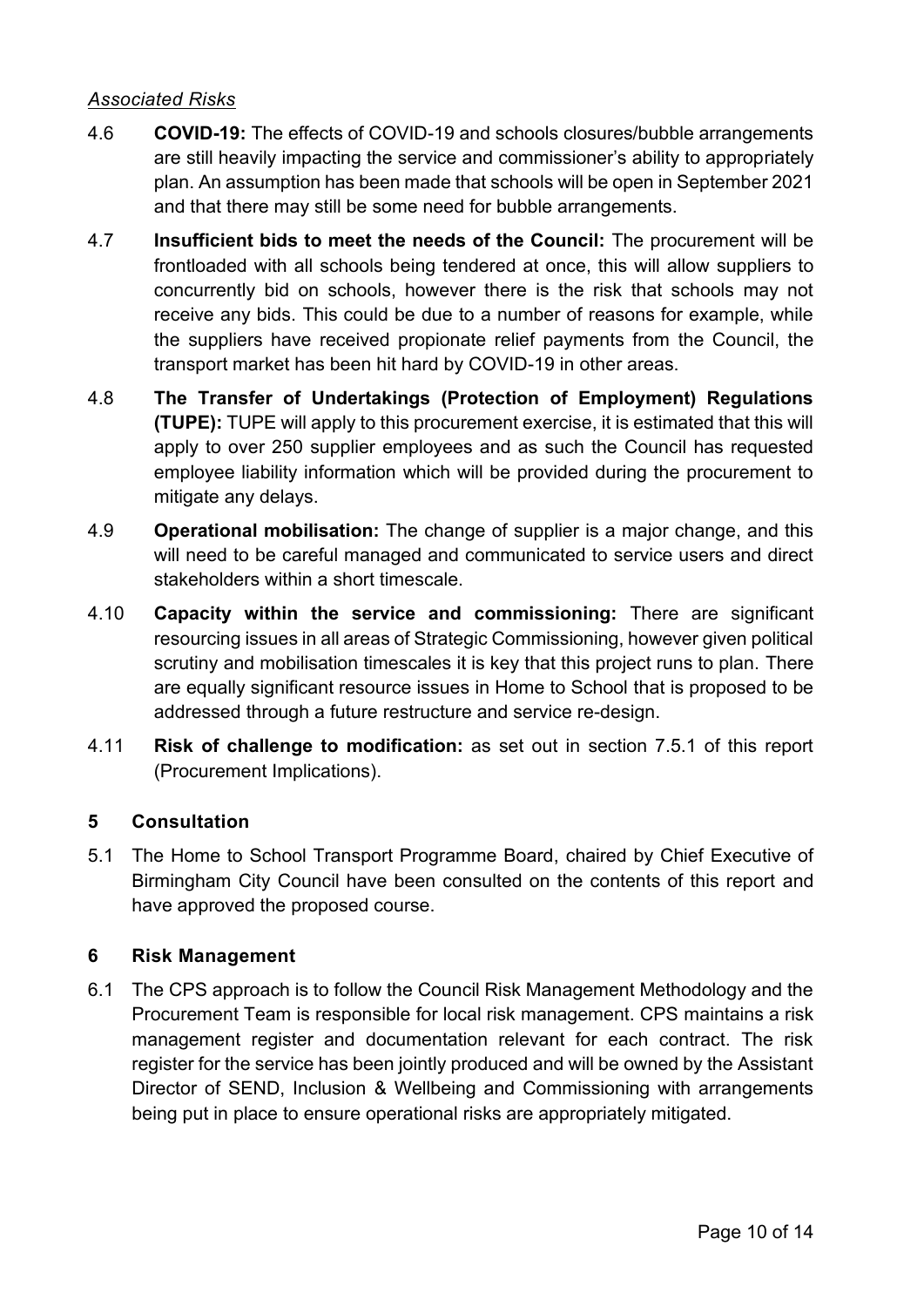## **7 Compliance Issues:**

- 7.1 How are the recommended decisions consistent with the City Council's priorities, plans and strategies?
- 7.1.1 The proposals contribute to the delivery of the Council's core vision and priorities in the Council's Vision and Forward Plan 2018 - 2022 of:
	- **Birmingham is a great city to live in:** The Council has a statutory duty to make transport arrangements for eligible children and young people with Special Educational Needs and Disabilities (SEND) and to provide free transport to eligible children based on distance, safe walking routes and low income. Some children and adults have needs that require specialist vehicles and escorts; this service would need to be provided under the DPS.
	- **Birmingham is an entrepreneurial city to learn and work and invest:** Having access to appropriate travel assistance ensures every child and young person is supported to attend their place of education. Regular reviews of travel plans will support the development of increased independence where appropriate. Promoting independence through appropriate use of Independent Travel Training will also enable children and young people to secure skills for life that could remove potential barriers to seeking employment.
	- **Birmingham is an aspirational city to grow up in:** Supporting educational attainment and independence helps to tackle the causes of deprivation and inequality through improving educational performance and confidence. Promoting Independent Travel Training could also promote inclusion and enable children and young people to gain news skills and confidence.

## 7.1.2 Birmingham Business Charter for Social Responsibility (BBC4SR)

In accordance with the BBC4SR, only Tenderers that reach a threshold spend of £200,000 and above are required to provide a social value action plan. However due to the nature of the service, suppliers will not know at the point of entering onto the DPS as to whether their contract will exceed the threshold spend of £200,000. We are therefore proposing that potential suppliers, as part of Stage One, complete a draft action plan that the Council would enact at such a point that the contract spend exceeds the £200,000 threshold which will be submitted in Stage 2 of the procurement in accordance with 3.6.1 of this report.

As part of the Birmingham Business Charter for Social Responsibility there is a requirement to pay employees the Real Living Wage, as defined by the Living Wage Foundation; www.livingwage.org.uk

7.1.3 The payment of the Real Living Wage (RLW) will apply throughout the contract period. This will require employees of the potential suppliers engaged on this contract to be paid the RLW.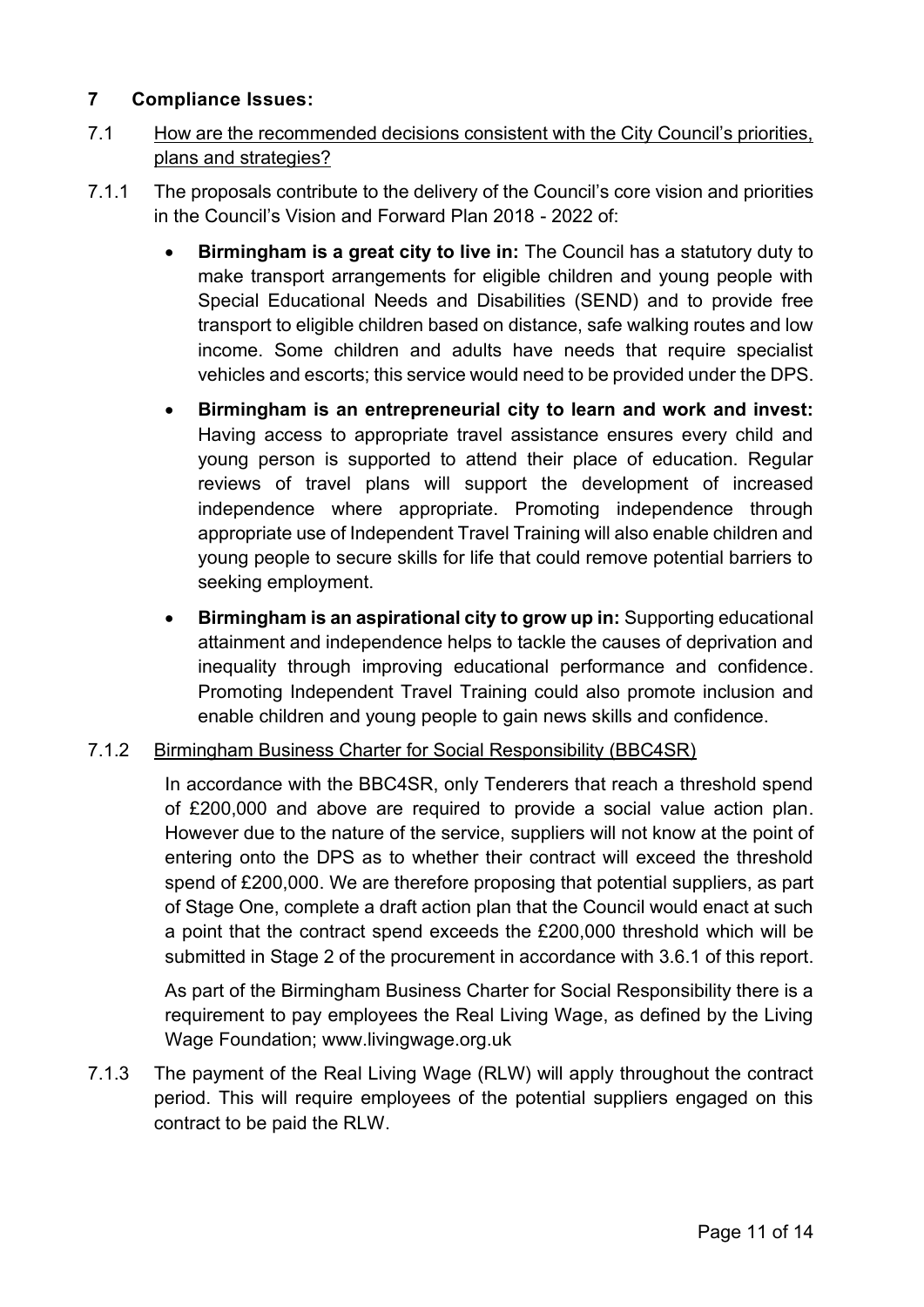## **7.2 Legal Implications**

- 7.2.1 This report exercises functions pursuant to Section 508B of the Education Act 1996 which places duties on the Council to make the travel arrangements that it considers necessary to facilitate the attendance of eligible children, young people, and adults at their educational establishments.
- 7.2.2 Legal implications regarding the proposed contingencies are dealt with at paragraph 7.5 of this report (Procurement Implications).

#### 7.2.3 Pre-Procurement Duty under the Public Service (Social Value) Act 2012

Consideration of whether to undertake a consultation exercise specifically for Social Value was discussed during the planning stage of the DPS and it was agreed that this would not be required as potential suppliers will be asked how their bid addresses Social Value as part of the evaluation at the mini competition stage and no additional stakeholder consultation was required. This consideration also included how this procurement exercise might improve the social and economic well-being of the city and will be addressed by evaluating Social Value.

#### **7.3 Information Management**

- 7.3.1 The requirements of the Data Protection Act 2018 and Human Rights Act 1998 will be taken into consideration in terms of the processing, management and sharing of data involved in these proposals. The potential supplier will be required to demonstrate or evidence that they have appropriate policies and procedures relating to data protection in place. Data Processing / Sharing Agreements will be agreed with the potential suppliers.
- 7.3.2 The information provided by potential suppliers will be used by Birmingham City Council in accordance with the General Data Protection Regulation and any successor legislation to the GDPR or the Data Protection Act 2018.
- 7.3.3 In line with GDPR, the Council will act as the Data Controller and the potential supplier will be the Data Processers.

## **7.4 Financial Implications**

- 7.4.1 The current projected cost of the services is £6.7m per annum as outlined in the 2019 Cabinet Report which will be transferred onto the DPS framework. However, due to impact of COVID-19 and school closures the current forecasted cost is slightly under at £6.1m per annum for 2020/21.
- 7.4.2 The services will be funded from the approved budget for Travel Assist for the Home to School Transport element and the day centre services from the Adults Directorate.

#### **7.5 Procurement Implications**

7.5.1 The estimated value of the services is over the TED threshold pursuant to the Public Contract Regulations 2015 (as amended) ("PCR 2015")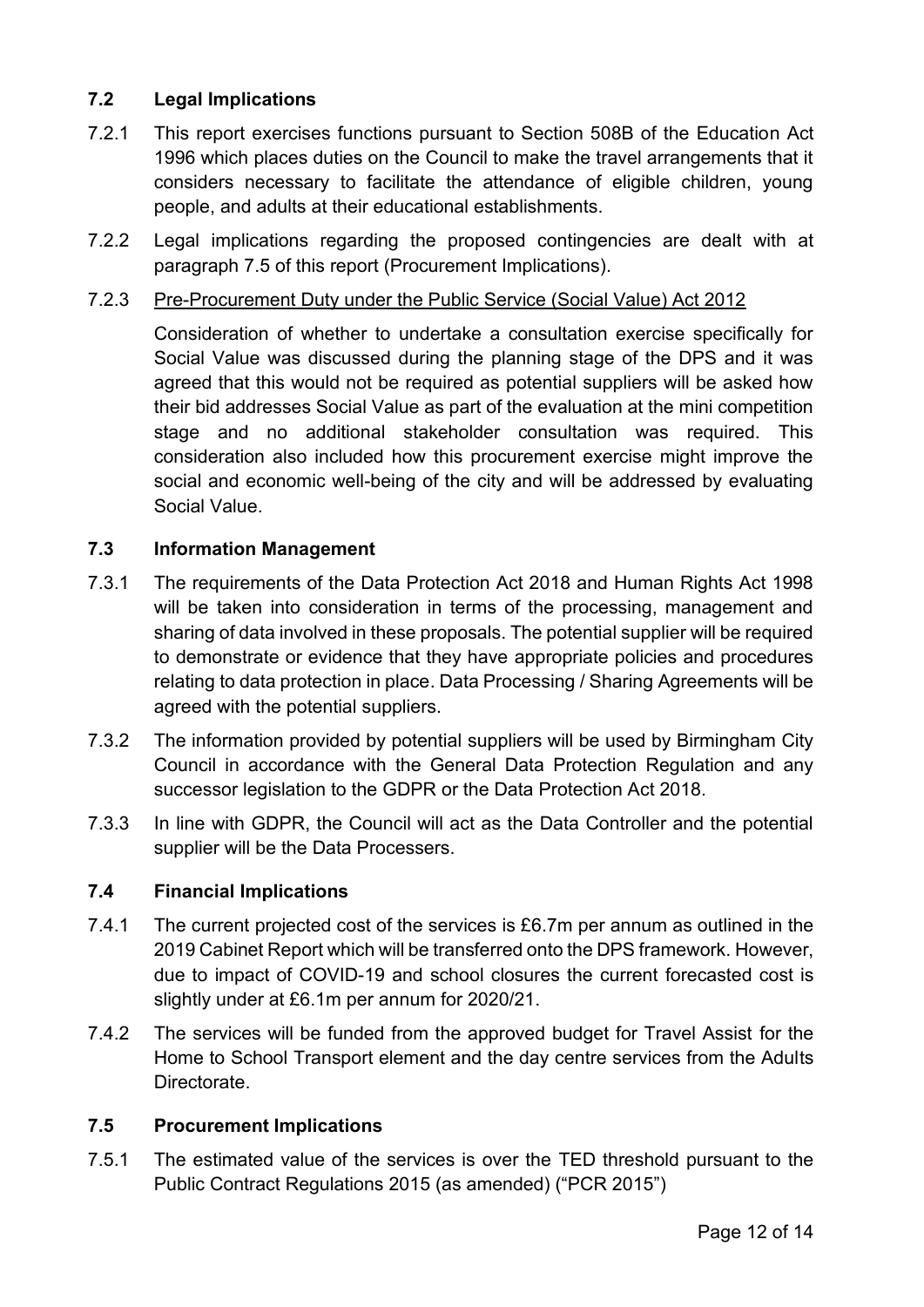- 7.5.2 Regulation 72 (1) of the Public Contract Regulations ("PCR 2015") permits the Council to modify contracts without a new procurement
- 7.5.3 72 (1) (b) for additional works, services or supplies by the original contractor that have become necessary and were not included in the initial procurement, where a change of contractor—

(i) cannot be made for economic or technical reasons such as requirements of interchangeability or interoperability with existing equipment, services or

installations procured under the initial procurement, or

(ii) would cause significant inconvenience or substantial duplication of costs for the contracting authority, provided that any increase in price does not exceed 50% of the value of the original contract;

72 (1) (c) where all of the following conditions are fulfilled: —

(i) the need for modification has been brought about by circumstances which a diligent contracting authority could not have foreseen;

(ii) the modification does not alter the overall nature of the contract;

(iii) any increase in price does not exceed 50% of the value of the original contract or framework agreement.

- 7.5.4 'Procurement Policy Note (PPN) 01/20: Responding to COVID-19' and 'PPN 01/21 Procurement in an Emergency give further guidance on the use of Regulation 72 in the current pandemic situation.
- 7.5.5 Accordingly, failure to ensure such contingencies may result in a service disruption of an important statutory service which would have a detrimental impact on vulnerable children and young people in the city.
- 7.5.6 There is a risk that the Council could receive a challenge to this decision however, the reason provided in 7.5.7 (c) mitigate this.
- 7.5.7 The proposal for the contingency measures is considered to be proportionate, transparent and a fair response to plan for minimal service disruption in September 2021:
	- (a) Home to School Transport is a vital and statutory service that provides transport to some of the most venerable children and young people in the city.
	- (b) The service has frequently experienced service disruption at the start of the academic year, the additional pressure of a procurement needs to be suitable mitigated.
	- (c) All potential suppliers will have the opportunity to tender for these services through the DPS, although at a slightly later date.
	- (d) Any modifications will be as short as reasonably possible.